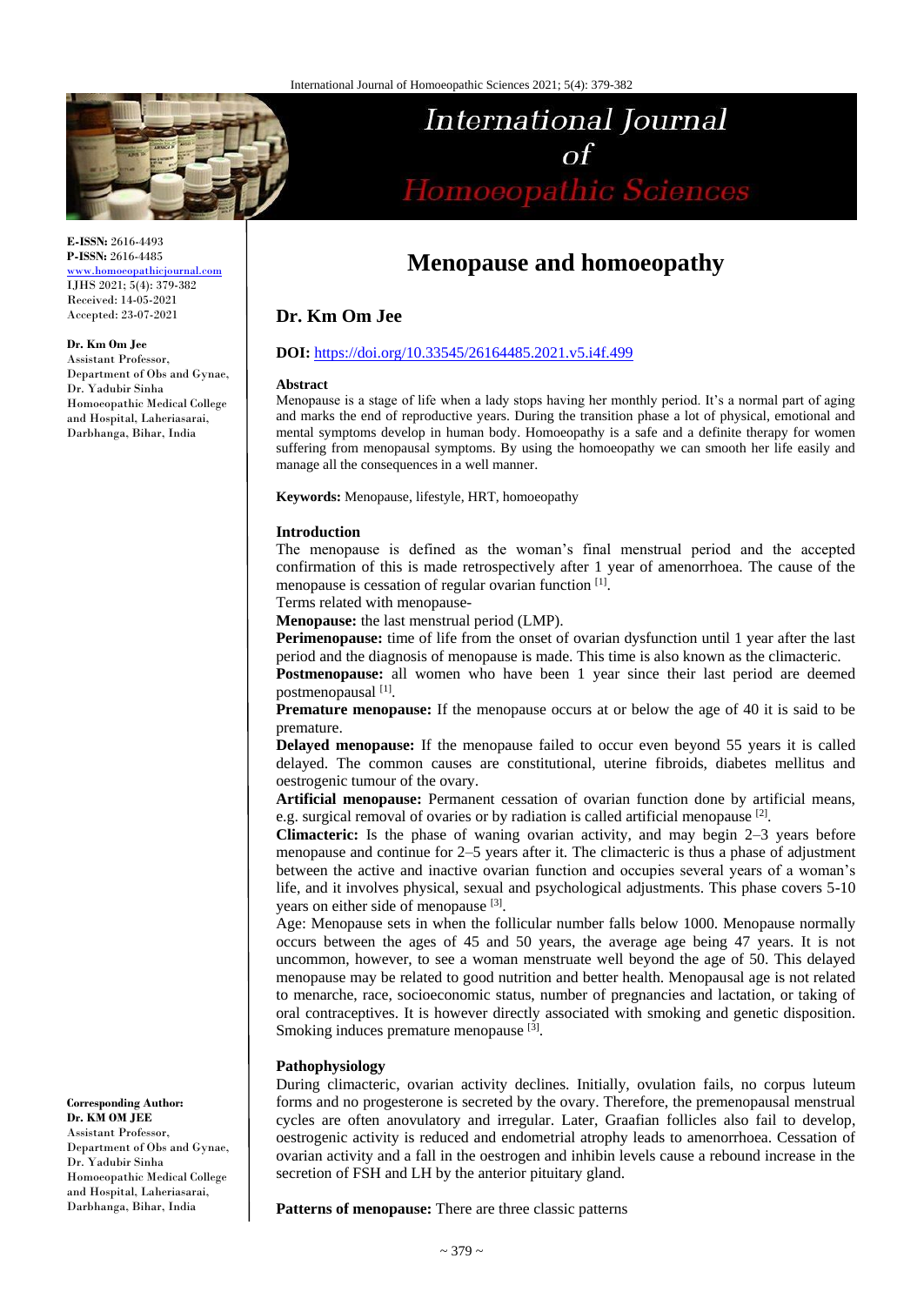- Abrupt cessation of menstruation
- Gradual decrease in both amount and duration. It may be spotting or delayed and ultimately lead to cessation.
- **Irregular with or without excessive bleeding. One** should exclude genital malignancy prior to declare it as the usual premenopausal pattern<sup>[2]</sup>.

#### **Hormone Levels**

There is 50% reduction in androgen production and 66% reduction in oestrogen at menopause. The oestrogen level may remain low at 10–20 pg/mL. Some oestrogen comes from the ovary, but most of it is oestrone (E1) derived from peripheral conversion of androstenedione secreted by the ovary, and its level varies between 30 and 70 pg/mL. The ovary also secretes a small amount of testosterone which causes mild hirsutism at menopause. The FSH appears in high concentration in the urine (more than 40 IU/l). E2/E1 ratio maintained over 1 in the premenopausal period is reduced to less than 1 in the menopausal age, causing an oestrogen deficiency state. Oestrogen level of over 40 pg/mL exerts bone and cardiotrophic effect, but the level below 20 pg/mL may predispose to osteoporosis and ischaemic heart disease.



**A.** In general, premenopausal ovaries have greater volume and contain follicles, which are seen as multiple, small, anechoic smooth-walled cysts.

**Fallopian tubes:** Show feature of atrophy. The muscle coat becomes thinner, the cilia disappear and the plicae become less prominent.

**The uterus:** Becomes smaller and the ratio between the body and the cervix reverts to the 1:1 ratio. The endometrium becomes thin and atrophic. In some

women, however, with high endogenous estrogens, the endometrium may be proliferative or even hyperplastic. The cervical secretion becomes scanty.

**The vagina:** Becomes narrower due to gradual loss of elasticity. The vaginal epithelium becomes thin. The rugae progressively flatten. There is no glycogen. Doderlein's bacillus is absent. The vaginal pH becomes alkaline. Maturation index (parabasal, intermediate and superficial cells) is 10/85/5.

**The vulva:** Shows features of atrophy. The labia becomes flattened and the pubic hair becomes scantier. The end result is a narrow introitus.

**Breast fat:** is reabsorbed and the glands atrophy. The nipples decrease in size. Ultimately, the breasts become flat and pendulous.

| <b>Hormones</b> | <b>Level of hormones</b>          |
|-----------------|-----------------------------------|
| E <sub>2</sub>  | $5-25$ pg/Ml                      |
| Oestrogen       | $20-70$ pg/mL—more in obese women |
| <b>FSH</b>      | $>40$ mIU/Ml                      |
| Androgens       | $0.3 - 1.0$ ng/ml                 |
| Testosterone    | $0.1 - 0.5$ ng/ml                 |
| LH              | 50-100 mIU/Ml                     |
| Androstenedione | $800 \text{ pg/ml}$               |
| Growth hormone  | Low                               |

**Diagnosis:** The diagnosis of menopause is a largely clinical diagnosis that is made according to symptoms experienced, such as menstrual irregularities and amenorrhoea, and oestrogen deficiency symptoms, such as vasomotor symptoms<sup>[1]</sup>.

#### **Organ changes during menopause**

**Ovaries** shrink in size, become wrinkled and white. There is thinning of the cortex with increase in medullary components. There is abundance of stromal cells which have got secretory activity.

#### **TVS images of a pre- and postmenopausal ovary [4]**



**B.** In comparison, postmenopausal ovaries have smaller volume and are characteristically devoid of follicular structures.

**Bladder and urethra** undergo similar changes to those of the vagina. There may be dysuria, frequency, urge or even stress incontinence.

**Loss of muscle tone** leads to pelvic relaxation, uterine descent and anatomic changes in the urethra and neck of the bladder. The pelvic cellular tissues become scanty and the ligaments supporting the uterus and vagina lose their tone [2] .

#### **Symptoms**

**Vasomotor symptoms:** The characteristic symptom of menopause is 'hot flash'. Hot flash is characterized by sudden feeling of heat followed by profuse sweating. There may also be the symptoms of palpitation, fatigue and weakness. The physiologic changes with hot flashes are perspiration and cutaneous vasodilation. It may last for 1 - 10 minutes and may be at times unbearable. The thermoregulatory center in association with GnRH center in the hypothalamus is involved in the etiology of hot flash.

**Genital and urinary system:** Estrogen deficiency produces atrophic epithelial changes in vagina, urinary bladder and the urethra etc. This may cause dyspareunia and dysuria.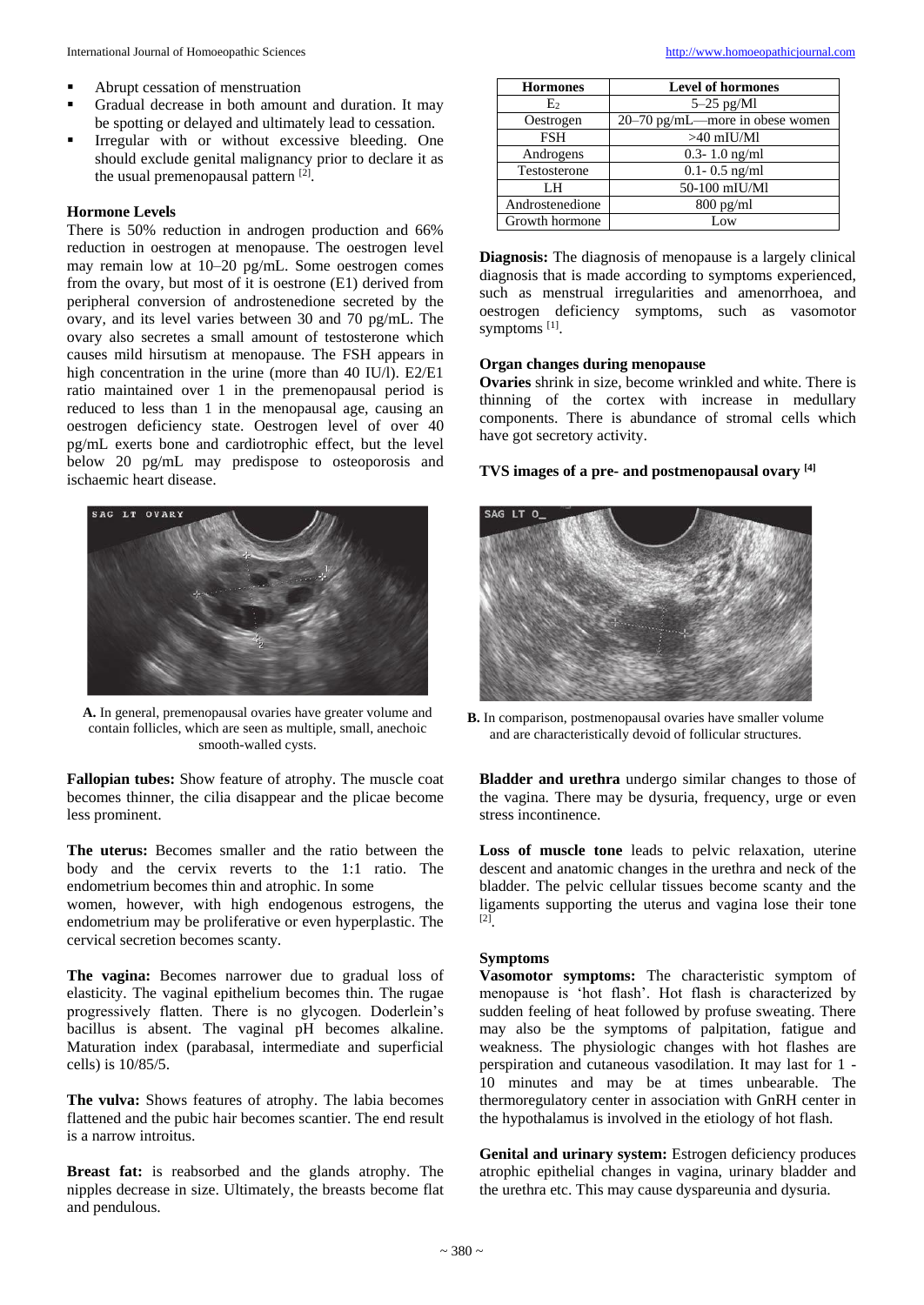**Dyspareunia:** Estradiol deficiency leads to vaginal dryness or atrophy.

**Vagina:** Minimal trauma may cause vaginal bleeding. Dyspareunia, vaginal infections, dryness, pruritus and leucorrhea are also common.

The urinary symptoms are urgency, dysuria and recurrent urinary tract infection and stress incontinence.

**Sexual dysfunction:** Estrogen deficiency is often associated with decreased sexual desire. This may be due to psychological changes (depression anxiety) as well as atrophic changes of the genitourinary system.

Skin and hair: There is thinning, loss of elasticity and wrinkling of the skin. Skin collagen content and thickness decrease by 1–2% per year. '*Purse string*' wrinkling around the month and *'crow feet'* around the eyes are the characteristics. After menopause, there is some loss of pubic and axillary hair and slight balding. This may be due to low level of estrogen with normal level of testosterone.

**Psychological changes:** There is increased frequency of anxiety, headache, insomnia, irritability, dysphasia and depression. They also suffer from dementia, mood swing and inability to concentrate. Estrogen increases opioid (neurotransmitter) activity in the brain and is known to be important for memory.

**Dementia:** Estrogen improves cerebral perfusion and cognition.

**Osteoporosis and fracture:** Following meno-pause there is decline in collagenous bone matrix resulting in osteoporotic<br>changes. Bone mass loss and microarchitectural Bone mass loss and microarchitectural deterioration of bone tissue occurs primarily in trabecular bone (vertebra, distal radius) and in cortical bones. Bone loss increases to 5% per year during menopause. Osteoporosis may be primary (Type 1) due to estrogen loss, age, deficient nutrition (calcium, vitamin D) or hereditary. It may be secondary (Type 2) due to endocrine dysfunction [2].

#### **Risk factors for osteoporosis in a women [2] .**

| Family history<br>Age- $> 65$ years<br>Race-Asian, white                              | Early menopause-Surgical,<br>Radiation                                                                               |
|---------------------------------------------------------------------------------------|----------------------------------------------------------------------------------------------------------------------|
| Lack of estrogen                                                                      | Dietary—↓ Calcium and ↓ vitamin<br>D, $\uparrow$ caffeine, $\uparrow$ smoking, $\uparrow$ alcohol<br>Sedentary habit |
| Body weight                                                                           | Medications-Heparin,                                                                                                 |
| Low                                                                                   | corticosteroids, GnRH analog and                                                                                     |
| BMI                                                                                   | anticonvulsants                                                                                                      |
| Fragility fracture<br>Osteopenia<br>Osteoporosis<br>Hypogonadism<br>Fall risk factors | Diseases-Rheumatoid arthritis, hyperparathyroidism,<br>malabsorption, multiple myeloma, thyroid disorders.           |

Risk factors for cardiovascular disease [2] N Hypertension Smoking habit Familial hyperlipidemia Impaired glucose tolerance

#### **Management [2] .**

**Lifestyle modification:** This includes physical activity (walking, jogging and weight bearing exercises), reducing high coffee intake, smoking and excessive alcohol. There should be adequate calcium intake (300 mL of milk), reducing medications that causes bone loss (corticosteroids).

**Nutritious diet:** Balanced with calcium and protein is helpful.

**Supplementary calcium:** Daily intake of 1–1.5 g can reduce osteoporosis and fracture.

**Vitamin D:** Supplementation of vitamin D3 (1500– 2000IU/day) along with calcium can reduce osteoporosis and fractures. Exposure to sunlight enhances synthesis of cholecalciferol (vitamin D3) in the skin.

#### **Cessation of smoking and alcohol**

**Bisphosphonates** prevent osteoclastic bone resorption. It improves bone density and prevents fracture. It is preferred for older women. Women should be monitored with bone density measurement.

Calcitonin inhibits bone resorption by inhibiting osteoclasts. It is a polypeptide hormone. Simultaneous therapy with calcium and vitamin D should be given. It is given either by

nasal spray (200 IU daily) or by injection (SC) (50–100 IU daily). It is used when estrogen therapy is contraindicated. Selective estrogen receptor modulators (SERMs) are tissue specific in action. Of the many SERMs, raloxifene has shown to increase bone mineral density, reduce serum LDL and to raise HDL2 level. Risks of breast cancer and endometrial cancer are therefore reduced.

Soy protein is also found effective to reduce vasomotor symptoms. Soy protein acts as SERM.

Vitamin E reduces hot flash (25%).

#### **Treatment [2, 3, 4] .**

The HT is indicated in menopausal women to overcome the short-term and long-term consequences of estrogen deficiency.

#### **Indications of Hormone Therapy**

Relief of menopausal symptoms Relief of vasomotor symptoms Prevention of osteoporosis To maintain the quality of life in menopausal years.

#### **Special group of women to whom HTshould be prescribed**

- Premature ovarian failure
- Gonadal dysgenesis
- Surgical or radiation menopause.